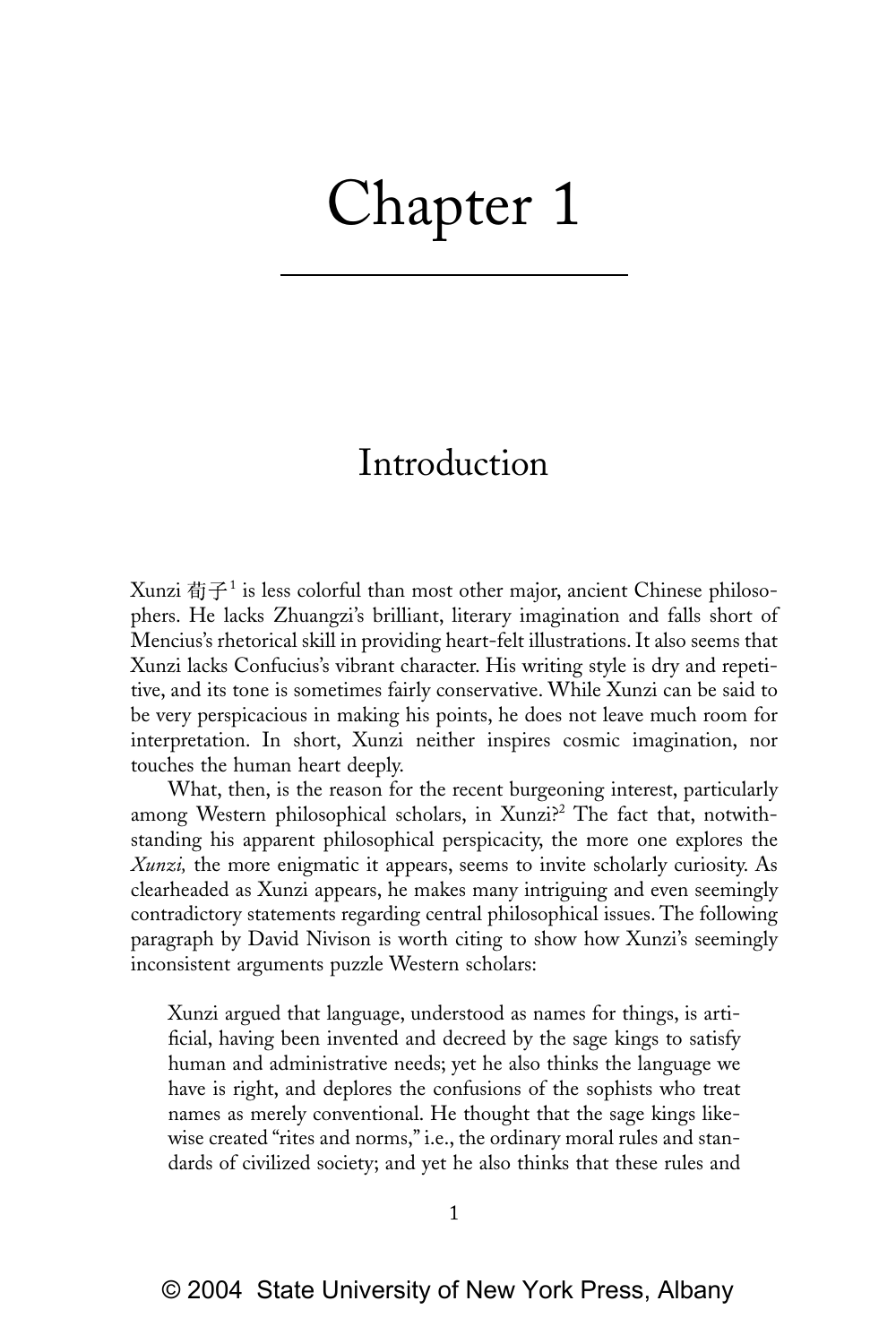standards are universally binding on us and are not merely conventions. And when he tries to analyze the reasons an individual has for accepting the moral order  $[...]$ , he tries to show that a cool calculation will lead one from one's ordinary desires to acceptance of the moral "Way" as the best means of optimizing satisfactions. Yet when he explains how one should "cultivate oneself"  $[...]$  so as to make this acceptance effective, he portrays the cultivated gentleman as one who loves the "Way" so that he is willing to die for it, as one who has trained himself to think, see, say, do only what is right, as one who has been transformed by this "learning" so that it penetrates his entire being. And at times Xunzi bursts out in paeans of praise of the "rites" and the "gentleman" as having a place in the cosmic order coequal with heaven and earth  $[...]$ <sup>3</sup>

In short, Xunzi sometimes looks like a genuine "conventionalist" or "nominalist" regarding language and ethical systems (rites or rituals,  $li$  禮). However, he also seems to hold a "realist" position about these issues. He sometimes appears to be a flexible pragmatist, and at the same time, gives the impression of being a staunch conservative critic against all other philosophical schools, even particular Confucian camps. While he appropriates a variety of different philosophical outlooks, he always maintains a distance from them.

As Nivison's analysis implies, recent Western scholars' attempts to make sense of Xunzi's philosophy often rely on Western philosophical concepts or categories such as "realism," "nominalism," or "relativism." However, their efforts seem to pay insufficient attention to the context in which Xunzi shaped his own philosophical agenda; in other words, they seem to be too preoccupied with making sense of Xunzi's philosophy according to Western philosophical categories and forget to ask what the central philosophical problem was for Xunzi himself. In my understanding, Xunzi's overriding concern was with the "naturalistic" tendencies in the philosophy of his time. A careful examination of how Xunzi developed his notion of *xin* (heart-mind, mindheart, heart, mind  $\mathcal{L}^4$  can offer a crucial clue to understanding Xunzi's overall philosophical structure.

Needless to say, the naturalism that Xunzi opposes is not equivalent to either pre-Socratic "naturalism," which tries to explain the world, not in terms of mythology, but in terms of natural elements such as water or fire, or the "naturalism" contemporary philosophers use when referring to the claim that every object can and should be studied by methods adopted from the natural sciences. By "naturalism," I mean an ancient Chinese philosophical orientation that seeks the source of normativity in the natural realm. In ancient China, the notion of "transcendence"—the notion of absolute deity or the conception of Platonic "Forms"—never occupied a central position in philosophical dis-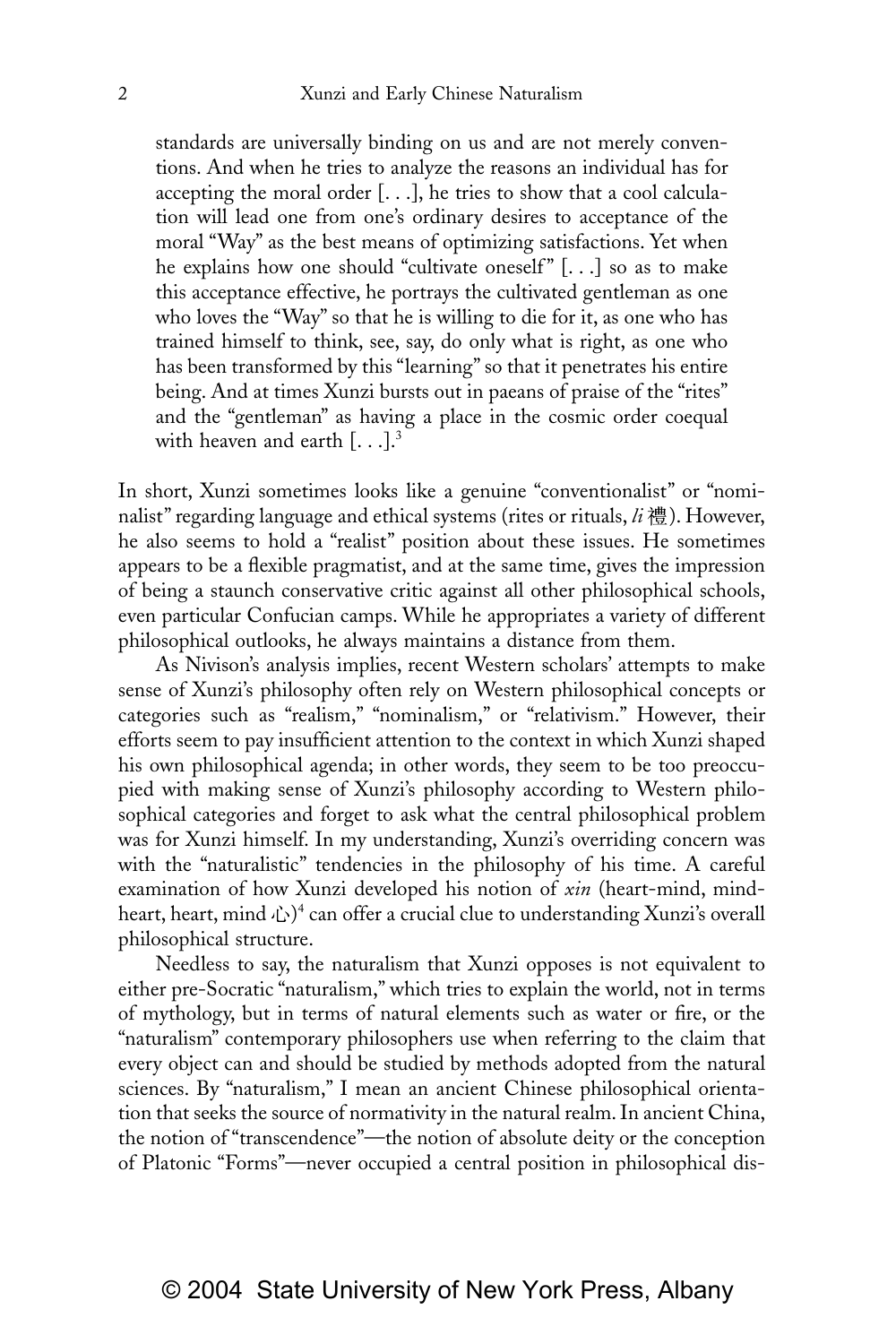## Introduction 3

course. As a result, it seemed perfectly natural for philosophers to turn to the "naturalness," or "spontaneity" of nature to find the source of value or guidance for a way of life. For Xunzi, however, this posed a serious problem: if we take the natural realm as the source of values and resort to the way of nature for directing our ethical life and building culture and society, why do we need to pay respect to the Confucian cultural heritage, and how can we identify the role of human agency in establishing morality and culture? If we acknowledge the spontaneous way of nature as the source of value and moral guidance, how can we follow the way of nature without assuming there are distinctive human faculties that direct us to do so?

I argue that Xunzi's notion of *xin,* particularly as the faculty of "autonomy,"<sup>5</sup> is a response to the "naturalistic trend" of his time. The notion of *xin* as the faculty of self-governance is Xunzi's deliberate attempt to respond to the challenge of "naturalistic" philosophy by clearly identifying a human realm that cannot be confounded with the natural realm. Furthermore, the recognition that the Xunzian notion of morality, namely *li* (rituals, rites, manners 禮), is constructed by the autonomous faculties of *xin* can lead us to understand the reason why *li*-morality is both conventional and "objective" for Xunzi.

I explore the autonomous character of *xin* in Xunzi in the following six chapters. In chapter 2, I first examine the background against which Xunzi develops the notion of *xin* as the faculty of self-governance. Xunzi seems to regard Mencius and Zhuangzi as the two representatives of the naturalistic trend. Brief sketches of *xin* in both Menicus and Zhuangzi allow us to see the context in which Xunzi shapes his own notion of *xin*.

Chapter 3 examines the notions of *tian* (heaven, sky, nature  $\pm$ ) and *xing* (natural dispositions or tendencies, human nature  $#$ ) in Xunzi. These two notions can be considered the fundamental ground on which the naturalists establish their philosophical orientations. Through Xunzi's interpretation of these concepts, we can see both his response to naturalism as well as the path that leads him to the notion of the autonomy of *xin*.

In chapter 4, I first trace the evolution of *xin* from its earliest stage, as the seat of emotions, desires, and intellect, to Xunzi's autonomous, supervisory faculty. This examination shows that Xunzi's notion of the autonomy of *xin* is a concept deliberately devised to deal with the problem of the unity of *xin* in self-cultivation. By endowing *xin* with the faculty of self-governance, Xunzi renders *xin* an active agent of self-cultivation and the seat of all psychological phenomena at the same time. We notice that *xin,* as the seat of all psychological phenomena encompassing *xing*-like dispositional tendencies, includes the sense of appropriateness ( $yi \ddot{\tilde{\mathcal{F}}}$ ). This is one of the most important points in Xunzi's moral psychology: the sense of appropriateness serves not only as the basis on which the autonomous *xin* deliberates and chooses a course of

## © 2004 State University of New York Press, Albany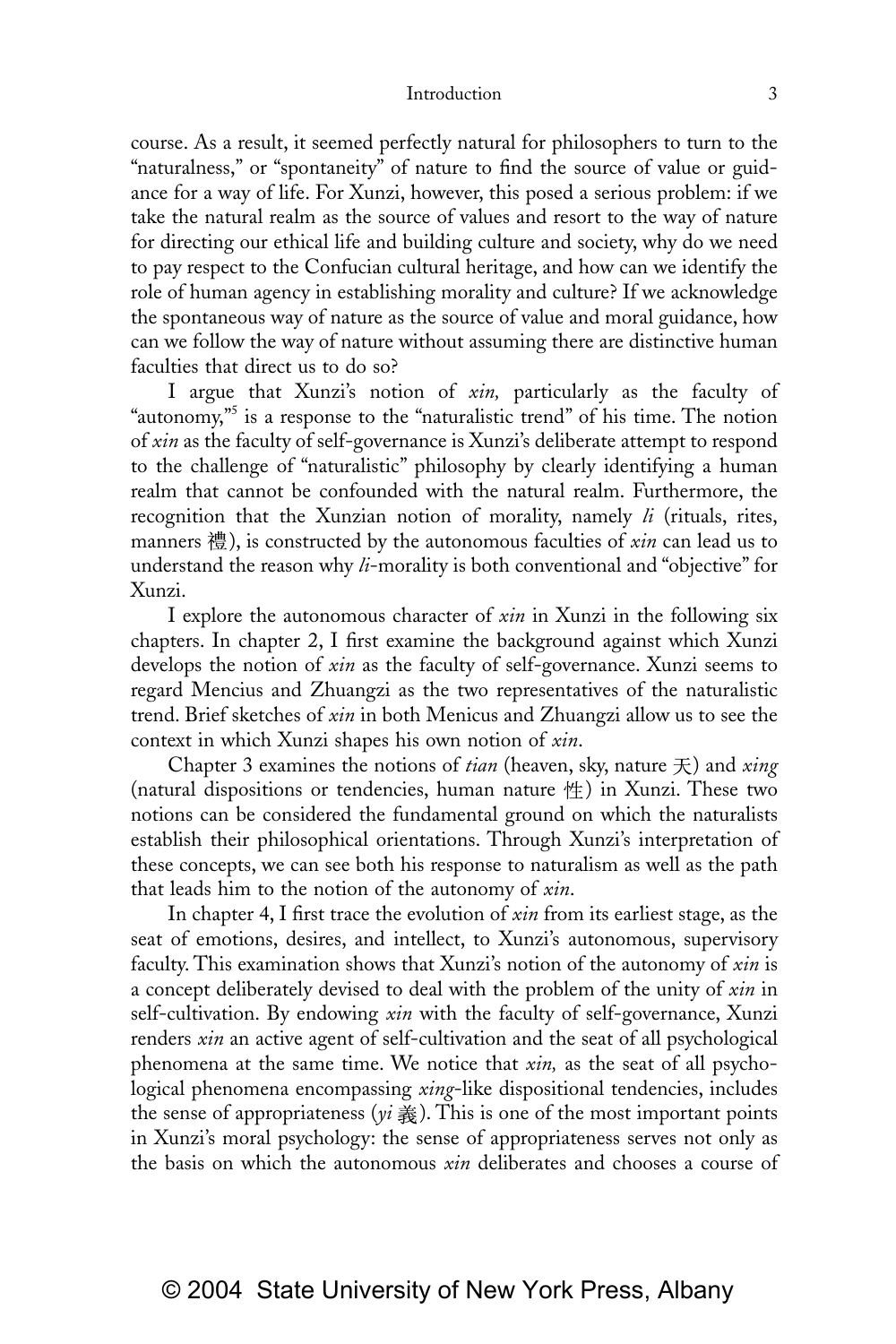action on a given occasion, but also as one of the crucial reasons that the Xunzian notion of morality is not merely conventional.

I divide my discussion of the autonomous aspect of *xin* in Xunzi into both cognitive and volitional aspects. The primary function of *xin* as the faculty of self-governance can be said to be "reflective or critical" thinking to assess and guide first-order desires and emotions. This implies that *xin* is able to choose between the various sets of emotions and desires against natural tendencies or inclinations inherent in humans. Xunzi calls the resultant choice or action "deliberative exertion (*wei* 偽)." Persons, for Xunzi, can transform their natural inclinations only through the accumulation of "deliberative exertion." This "deliberative exertion" is based on knowledge gained through the combination of objective facts and subjective cognitive function. Xunzi puts equal stress on *xin*'s cognitive function of confirming empirical knowledge and on the empirical source of knowledge. What is noteworthy in Xunzi's moral epistemology is that the categorization of things that are the same and those that are different is regarded as the most basic knowledge, and is treated as being continuous with the normative evaluation of things, namely, the distinction between what is noble and what is base.

"Deliberative exertion" posits two things: first, an agent has a volitional power that allows his or her critical thinking to be unaffected or impaired by desires and emotions. Second, the exercise of volition follows *xin*'s judgment of what is reasonable. The second assumption raises the question: Can there be an occasion on which *xin*'s judgment misleads the exercise of the volition of *xin?* Xunzi replies that there are abundant occasions on which persons misjudge things, due to *xin*'s preoccupation with partial aspects of things. The remedy for this obsession or attachment is to recover *xin*'s qualities of emptiness (*xu*  $\frac{1}{m}$ ), unity (*i* –), and placidness (*jing*  $\frac{1}{m}$ ), which will enable it to see things in a comprehensive, holistic way. Xunzi calls this holistic perspective *dao*.

Chapter 5 examines how *li*-morality can be deemed nonarbitrary in spite of Xunzi's acknowledgment that it was invented by the sage-kings, and how *li*-morality can be connected to the notion of the autonomy of *xin*. For this examination, I first look at Xunzi's contention in his theory of "the proper use of names (*zhengming* 正名)": names, though conventional artifacts, are not merely conventional. For Xunzi, just as measurement, which was created to satisfy the human need to measure the world, should reflect the world in order for it to work properly, names, though human conventions, should not be arbitrary or independent of the world in order for them to be good names. What Xunzi's doctrine of *li* fundamentally shares with his theory of language is that the distinction between things that are the same and those that are different and the discrimination between what is noble and what is base serve as the basis on which to build both theories. Put differently, "making distinctions (*fen*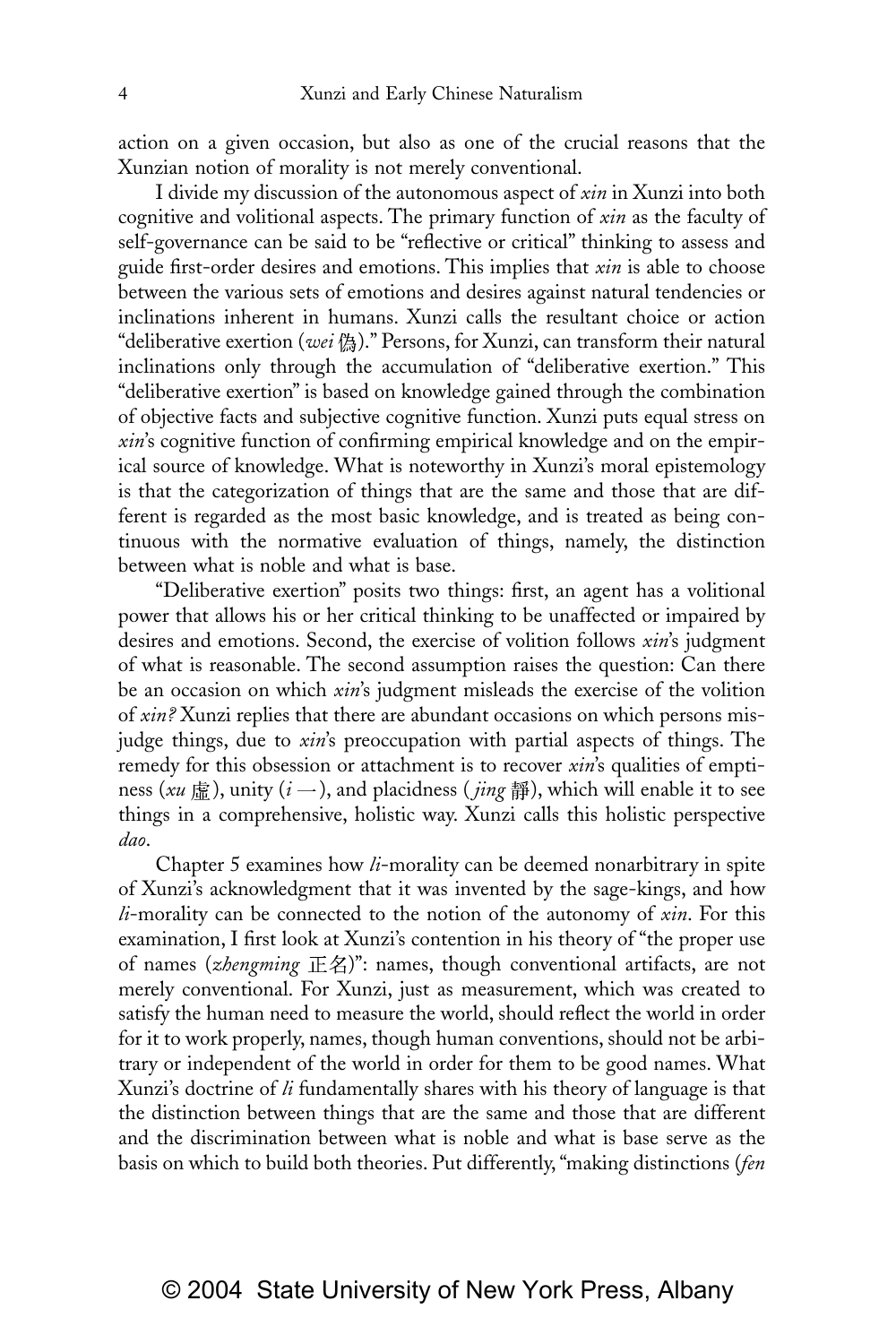)" is, for Xunzi, the primary function for both language and *li*. In addition, *li* touches on the "performative" aspect of language. Naming things not only reflects the world as it is, it also serves to shape the world as it should be. The most fundamental assumption in the theory of *li* is that it can bring about an orderly society. By making social distinctions explicit and having them internalized by the members of society, *li* can make society harmonious and free of conflict. Based on these similarities, we can infer how Xunzi establishes his notion of *li* as an unconventional moral theory. The sage-kings created *li* to bring order to society. However, because *li* is inseparable from the sense of appropriateness, which is directly connected to what is reasonable, it is neither arbitrary nor unreasonable.

In the final section of chapter 5, I deal with the relationship between *li* and the autonomous *xin*. Here, I suggest several reasons that it is reasonable for the autonomous *xin* to choose *li* as the best possible solution to the problem of moral self-cultivation and the establishment of an orderly society. I first point out that *li,* though created out of the need to cope with a disorderly sociopolitical situation, is firmly grounded on *xin*'s ability to comprehend what is reasonable and appropriate. Second, I mention the connection between Xunzi's assertion that persons should transform their natural tendencies and the notion of *li* as a "practice." That is, *li* can be deemed one of the best ways to transform first-order emotions and desires into second-order emotions and desires. I also emphasize that *li,* as the concrete embodiment of *dao,* perfectly fits the Xunzian notion of "concrete rationality," which seeks a practical guide for cultivating a moral character that can adjust to changing circumstances without losing sight of the holistic picture. Finally, I offer a reconstructive narration of how a sage-king who initiates the creation of *li* can become a sageking without the knowledge of *li*. Through this, I observe that, without the initiation of autonomous *xin, xing* can never be transformed, and that, without the deliberative capacity of *xin, li* can never be invented. Once people recognize that human psychological structure, as well as the structure of nature, is deeply reflected in *li,* they no longer see *li* as a merely conventional, suppressive custom or morality, but voluntarily adopt it as their best available moral guide for becoming virtuous and forming a flourishing society.

Chapter 6 compares Xunzi's notions of the autonomy of *xin* and *li*morality with the Kantian notions of autonomy and morality. In this comparison, it is apparent that while Xunzi's moral philosophy can be viewed as a response to ancient Chinese naturalism, Kantian ethics can be seen as a response to the modern, mechanistic, scientific view of nature. In this respect, there are some similarities between them. Both Kant and Xunzi consider the task of their moral philosophy to be securing the ground of human morality differently from the way of nature. Both stress the importance of human agency in constructing morality. Also, both take the faculty of critical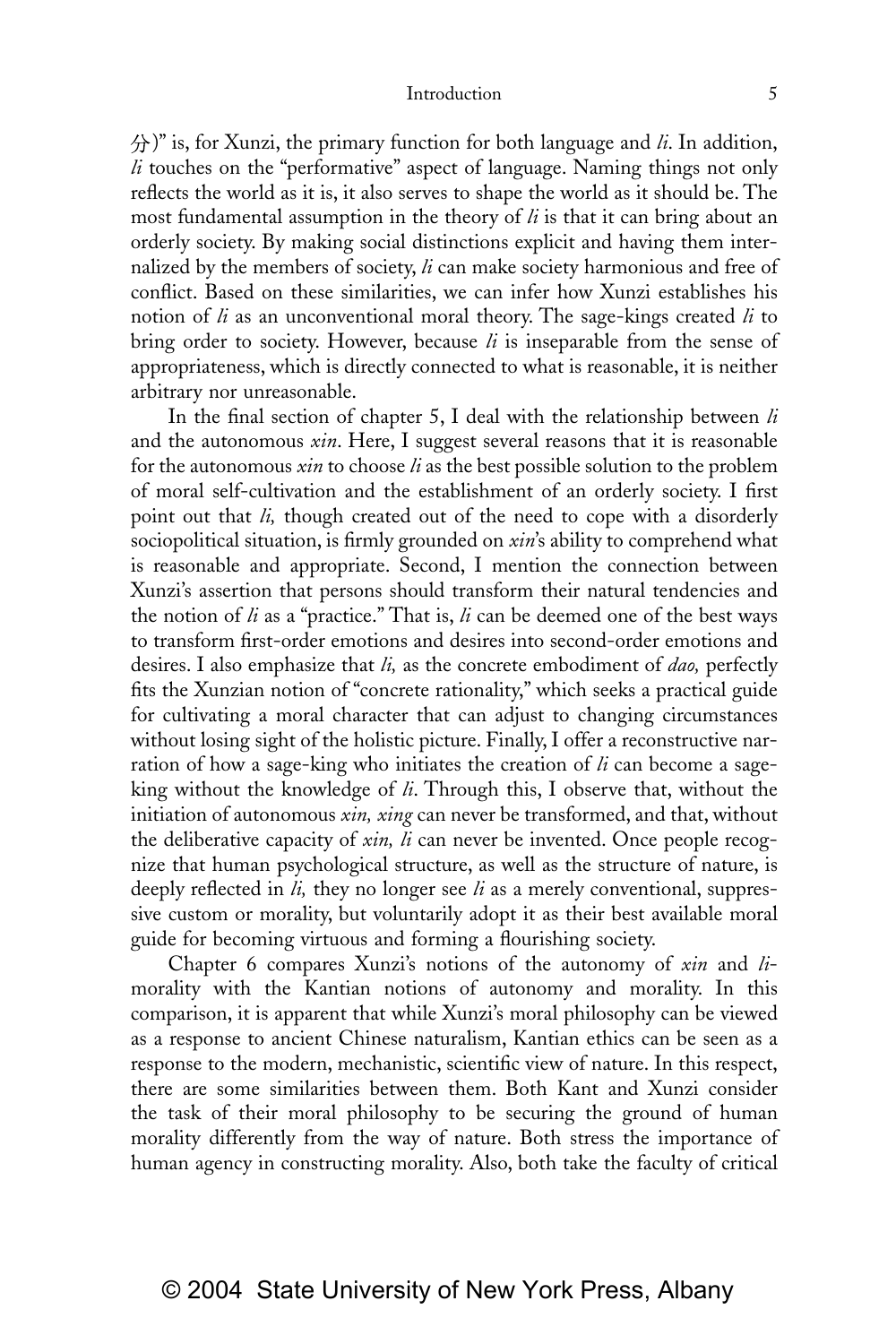reasoning, unimpeded by emotions and desires, to be the central constituent of the notion of autonomy. However, they are fundamentally separated by their different views of nature. While Kant does not reject a materialistic, scientific view of nature, Xunzi criticizes not the organicist view of nature that he and the naturalists share, but the way the naturalists approach the relationship between humankind and nature. Accordingly, whereas Kant builds morality on a strict ontological separation between the human ethical realm and the natural phenomenal realm, Xunzi attempts to retain the continuity between human morality and the natural world, while underscoring the significance of human constructive effort in establishing morality.

Chapter 7 explores why Xunzi has, more often than not, been neglected throughout the history of Chinese philosophy. For this examination, I borrow Li Zehou's observation that all schools of Chinese thought ascribe formidable power to the subject so that the objective natural world becomes infinitely malleable to the moral will of human agency. I call this idea "subjective volitionism." On this perspective, what I call "naturalism" is just the other side of "subjective volitionism"; it is the naturalistic characterization of the moral subject as continuous with the spontaneous way of nature that offers the cosmological ground for "subjective volitionism." In contrast to naturalism, Xunzi bases the continuity of human morality and *tian* on the recognition of the difference between the way morality should be established and the spontaneous way of the natural world. This Xunzian approach to the relationship between humankind and the natural world would have been seen as less than favorable and even threatening to the volitionistic moral subject endorsed by mainstream Confucianism as the proper model for personhood.

My study of Xunzi's notion of the autonomy of *xin* and its relation to *li*morality is neither an exegetical exercise nor a strictly philosophical assessment of the validity of Xunzi's philosophy. Rather, it might be called a "philosophical reconstruction<sup>n6</sup> that renders Xunzi's position philosophically plausible in its own terms. Put another way, I attempt, on the one hand, to situate Xunzi's philosophy in the proper historical context of Chinese philosophy, and on the other, to give the best philosophical interpretation of Xunzi's position. Accordingly, my study does not aspire to be the definitive interpretation of the text, the *Xunzi,* or an attempt to vindicate Xunzi's philosophy in a contemporary philosophical sense. Instead, I hope that my study turns out to be helpful to those who try to understand Xunzi's philosophy in its own right while gaining some fruitful philosophical insights from Xunzi's philosophy.

I use John Knoblock's translation of the *Xunzi* <sup>7</sup> for the most part, and sometimes also adopt Burton Watson's rendition.<sup>8</sup> However, almost all of these translations include some modifications to convey my understanding of Chinese philosophical terms. This also applies to the translations of other